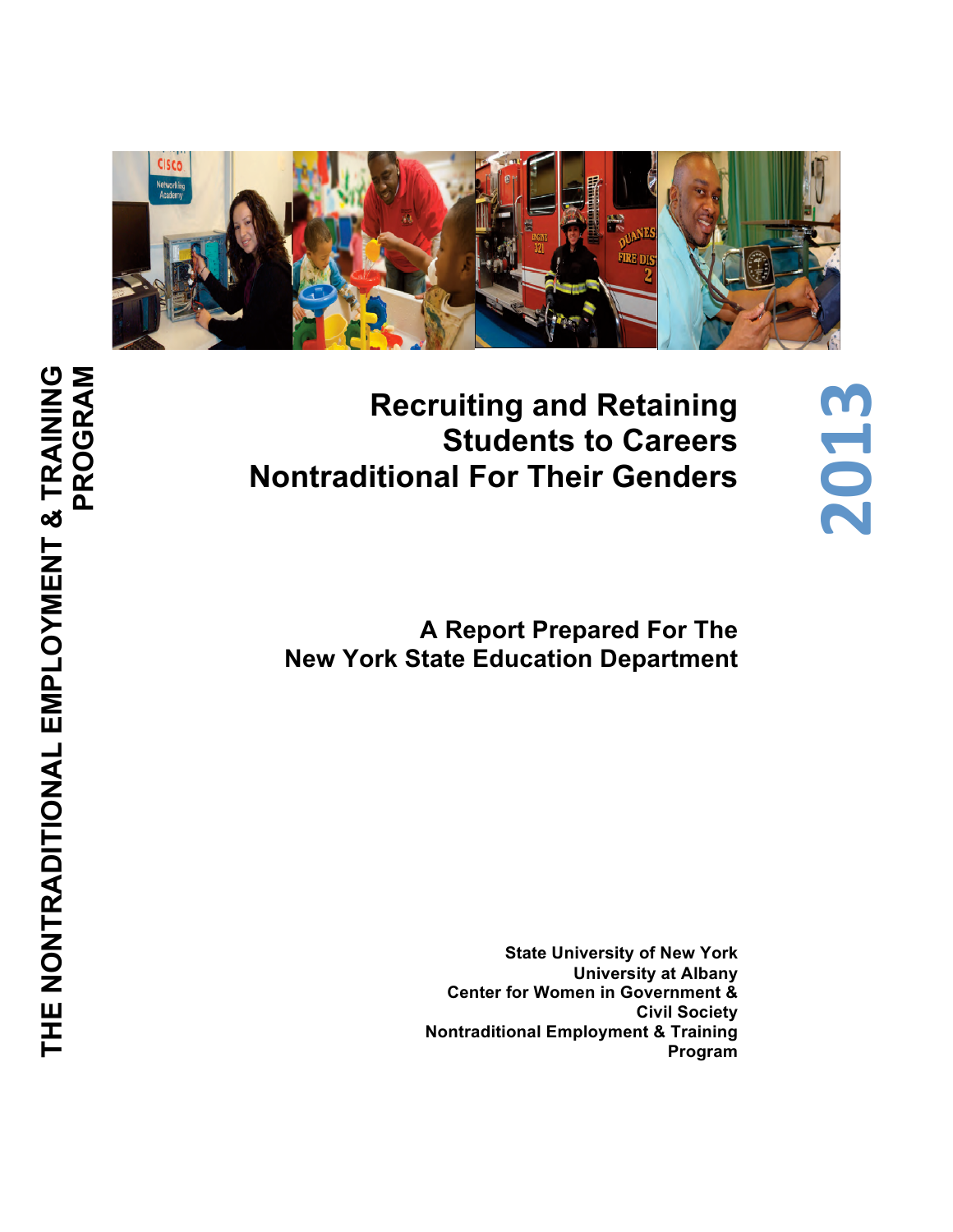## **Table of Contents**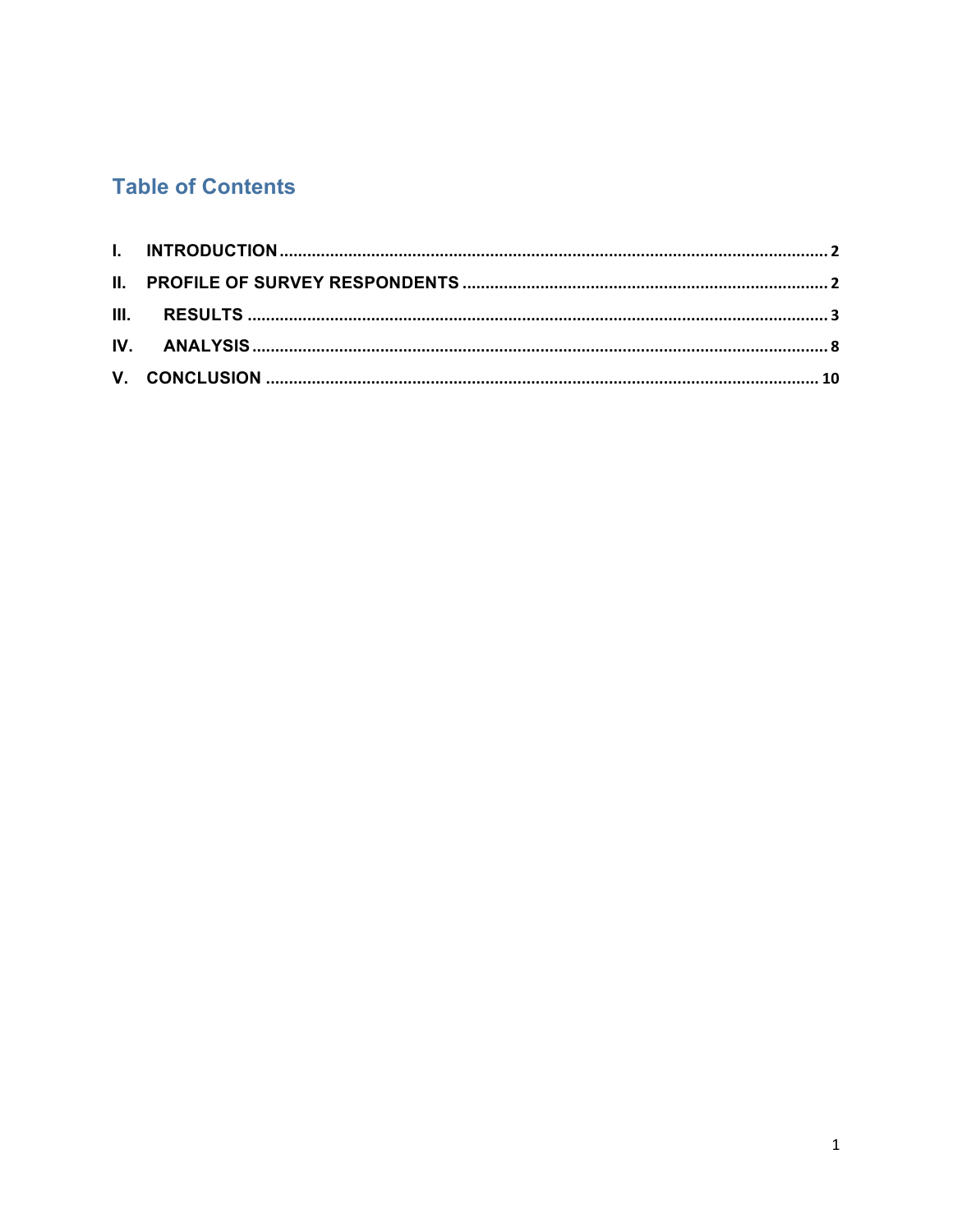## **I. INTRODUCTION**

The Non-traditional Employment and Training (NET) project, funded by the Carl. D. Perkins Act and administered by the Center for Women in Government & Civil Society, University at Albany, State University of New York conducted a survey of New York State Education Department Perkins grantees. Since NET's goal is to assist grantees in strengthening their efforts in recruiting and retaining students to careers that are non-traditional for their genders, the survey asked grantees to share their technical assistance needs.

Deepening understanding of the barriers faced by Perkins grantees and their technical assistance needs is critical. In its 2013-2014 guidelines to Perkins grantees, the New York State Education Department mandated that each recipient must set aside at least 5% of grant award toward increasing participation of students in CTE programs that are nontraditional for their genders.

NET strives to become the "go-to-resource" to help CTE programs effectively achieve their grant mandates and strengthen their recruitment and retention efforts. NET project uses a number of strategies to provide up-to-date resources including a website, face-to-face workshops, virtual webinars and educational materials to assist Perkins grantees in increasing participation and completion of CTE programs by students who are pursuing careers that are nontraditional for their genders. This report provides the results and analysis of surveys completed by Perkins grantees during the Fall of 2013.

## **II. PROFILE OF SURVEY RESPONDENTS**

The response rate to the survey was 40%. The survey was sent to 60 programs who are grantees, receiving Perkins funds from the New York State Education Department and 24 completed surveys were returned. Respondents' Representation by New York State Regions.

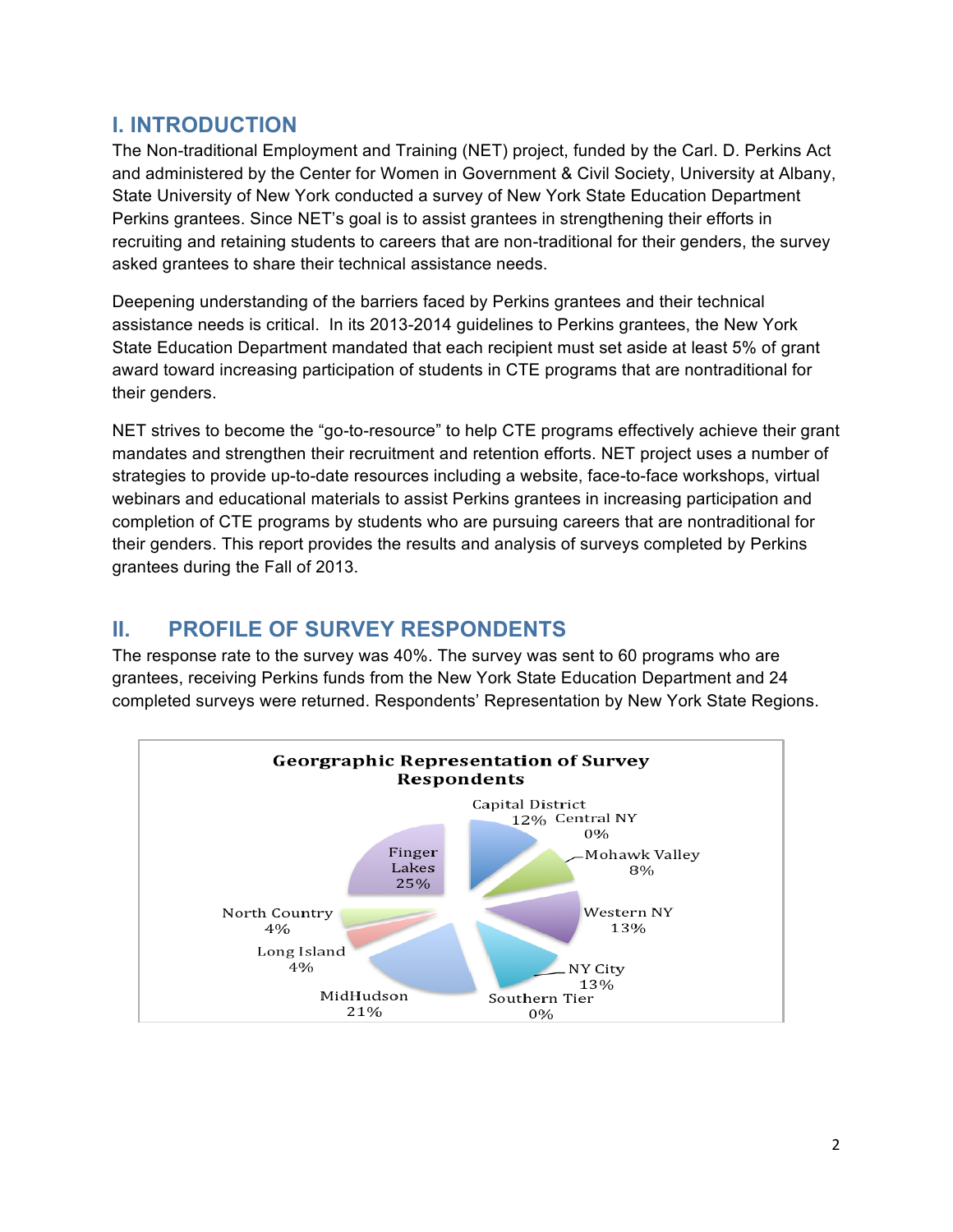## **III. RESULTS**

#### **1. Describe the extent and nature of the barriers you face in recruiting and retaining nontraditional students in your CTE program.**

|                                                                                      | <b>Strongly</b><br><b>Agree</b> | Agree | <b>Neutral</b> | <b>Disagree</b> | <b>Strongly</b><br><b>Disagree</b> |
|--------------------------------------------------------------------------------------|---------------------------------|-------|----------------|-----------------|------------------------------------|
| My program faces significant<br>barriers in recruiting non-<br>traditional students. | $4\%$                           | 46%   | 21%            | 21%             | 8%                                 |
| My program faces significant<br>challenges in retaining non-<br>traditional students | 0%                              | 38%   | 33%            | 29%             | 0%                                 |

#### **2. Identify the nature of the challenges you encounter in recruiting non-traditional students. Check all that applies.**

|                                                                | Number of<br>Response(s) | <b>Response Ratio</b> |
|----------------------------------------------------------------|--------------------------|-----------------------|
| Lack of outreach tools and best practices                      | 6                        | 25.0%                 |
| Lack of funding to support rigorous outreach programs          | 11                       | 45.8%                 |
| Lack of sufficient role models to draw New York State students |                          |                       |
| to programs                                                    | 5                        | 20.8%                 |
| Persistent cultural perception and stereotypes about non-      |                          |                       |
| traditional careers and education                              | 13                       | 54.1%                 |
| Lack of tools to partner and collaborate with community-based  |                          |                       |
| organizations                                                  |                          | 29.1%                 |
| Other                                                          | 4                        | 16.6%                 |
| <b>Total</b>                                                   | 24                       | 100%                  |

#### **3. Identify the nature of the challenges you encounter in retaining non-traditional students. Check all that applies**

|                                                               | Number of          |                       |
|---------------------------------------------------------------|--------------------|-----------------------|
|                                                               | <b>Response(s)</b> | <b>Response Ratio</b> |
| Negative/hostile classroom climate                            |                    | $0.0\%$               |
| Insufficient funding to provide support systems and           |                    |                       |
| interventions                                                 | 14                 | 70.0%                 |
| Lack of tools and best practices to help address the needs of |                    |                       |
| non-traditional students                                      | 10                 | 50.0%                 |
| Other                                                         |                    | 15.0%                 |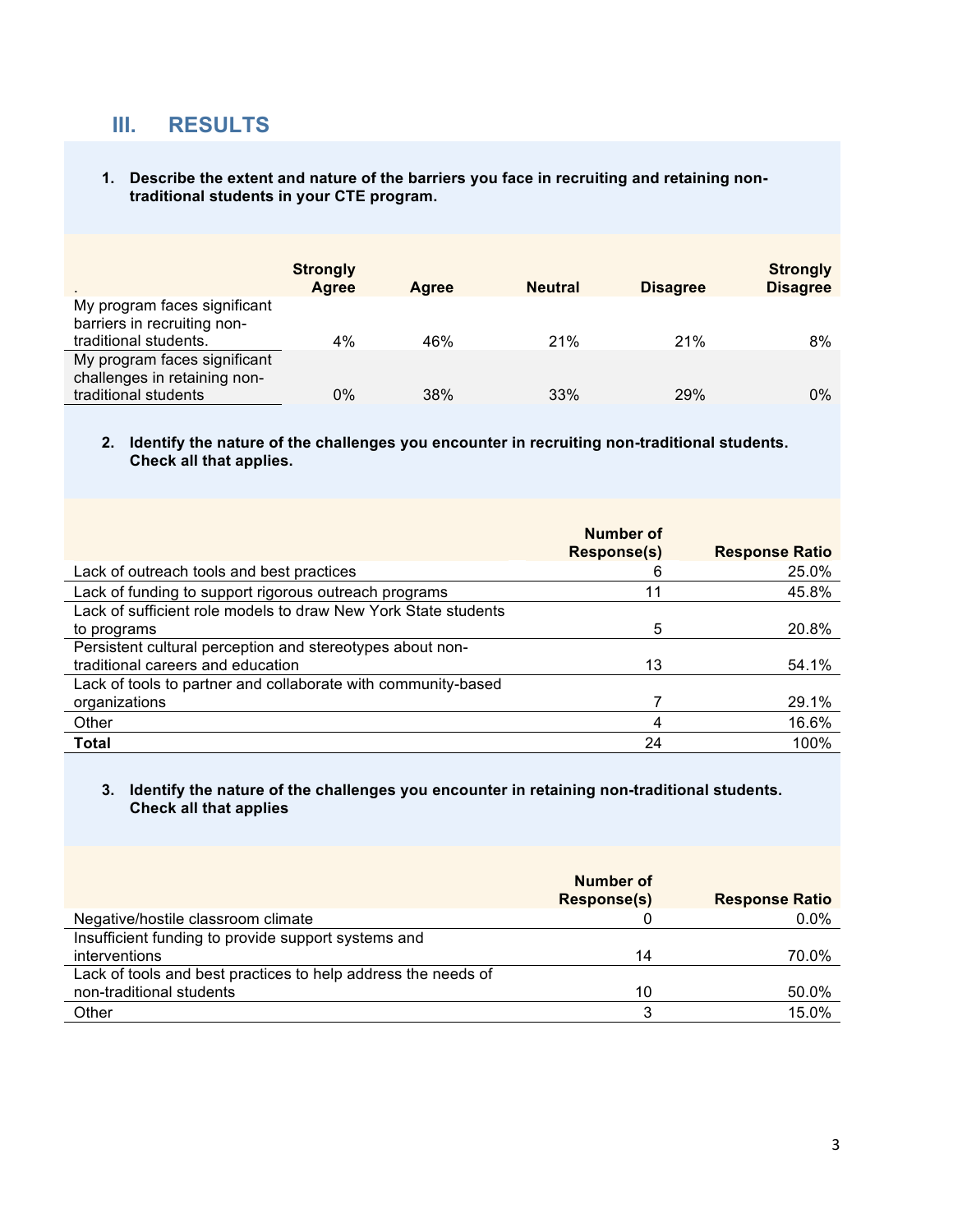**4. Please describe the needs of your program. What would be most helpful to you to enable your efforts to recruit and retain non-traditional students into your CTE programs? Check all that apply.**

|                                                                                                                                                       | <b>Number of</b><br><b>Response(s)</b> | <b>Response</b><br><b>Ratio</b> |
|-------------------------------------------------------------------------------------------------------------------------------------------------------|----------------------------------------|---------------------------------|
| Development of strategic plans to guide efforts to recruit and retain non-<br>traditional students, (goals, measurable objectives, activities, tasks, |                                        |                                 |
| timeline, expected outputs and expected outcomes)                                                                                                     | 9                                      | 42.8%                           |
| Development of performance metrics and evaluation plan to monitor                                                                                     |                                        |                                 |
| progress, and document success                                                                                                                        | 6                                      | 28.5%                           |
| Staff development activities to increase competency in gender neutral                                                                                 |                                        |                                 |
| instruction                                                                                                                                           | 8                                      | 38.0%                           |
| Best practices in developing and sustaining partnerships and                                                                                          |                                        |                                 |
| collaborations with community-based organizations                                                                                                     | 9                                      | 42.8%                           |
| Best practices in recruiting and retaining specific non-traditional student                                                                           |                                        |                                 |
| populations. Please describe                                                                                                                          | 11                                     | 52.3%                           |
| Best practices in counseling, intervention and support services for non-                                                                              |                                        |                                 |
| traditional students                                                                                                                                  | 12                                     | 57.1%                           |
| Best practices in using information and communication technologies and                                                                                |                                        |                                 |
| social media to strengthen outreach                                                                                                                   | 9                                      | 42.8%                           |
| Fact sheets documenting statistics related to high demand, high skill                                                                                 |                                        |                                 |
| occupations                                                                                                                                           | 11                                     | 52.3%                           |
| Economic outlooks of high skill, high wage jobs                                                                                                       | 13                                     | 61.9%                           |
| Curriculum modification to increase sensitivity to non-traditional students                                                                           | 5                                      | 23.8%                           |
| Latest research on non-traditional students in CTE programs                                                                                           | 12                                     | 57.1%                           |
| Gender-neutral recruitment materials and instruments                                                                                                  | 10                                     | 47.6%                           |
| Best practices in internships and job placements and for non-traditional                                                                              |                                        |                                 |
| students                                                                                                                                              | 8                                      | 38.0%                           |
| Other                                                                                                                                                 | $\overline{2}$                         | 9.5%                            |
| Total                                                                                                                                                 | 21                                     | 100%                            |

**5. Which of the following mediums do you rely on most to meet your knowledge needs? Please rank the following mediums from highest to lowest priority to you, with being 1 the highest and 5 being the lowest.**

|                                             | <b>Most</b><br><b>Valuable</b> |              |     |     | Least<br><b>Valuable</b> |
|---------------------------------------------|--------------------------------|--------------|-----|-----|--------------------------|
|                                             | 1                              | $\mathbf{2}$ | 3   | 4   | 5                        |
| Internet-based resources                    | 11                             | 3            | 4   | 2   |                          |
|                                             | 52%                            | 14%          | 19% | 10% | 5%                       |
| Hard copy materials                         | 2                              |              | 2   | 4   | 6                        |
|                                             | 10%                            | 33%          | 10% | 19% | 29%                      |
| Informal communication with colleagues      | 3                              | 6            | 5   | 5   | 2                        |
|                                             | 14%                            | 29%          | 24% | 24% | 10%                      |
| Face-to-face trainings, conferences, forums | 5                              | 5            | 5   | 3   | 3                        |
| and meetings                                | 24%                            | 24%          | 24% | 14% | 14%                      |
| Virtual meetings and peer exchanges with    | 0                              | 0            | 5   |     | 9                        |
| colleagues                                  | 0%                             | 0%           | 24% | 33% | 43%                      |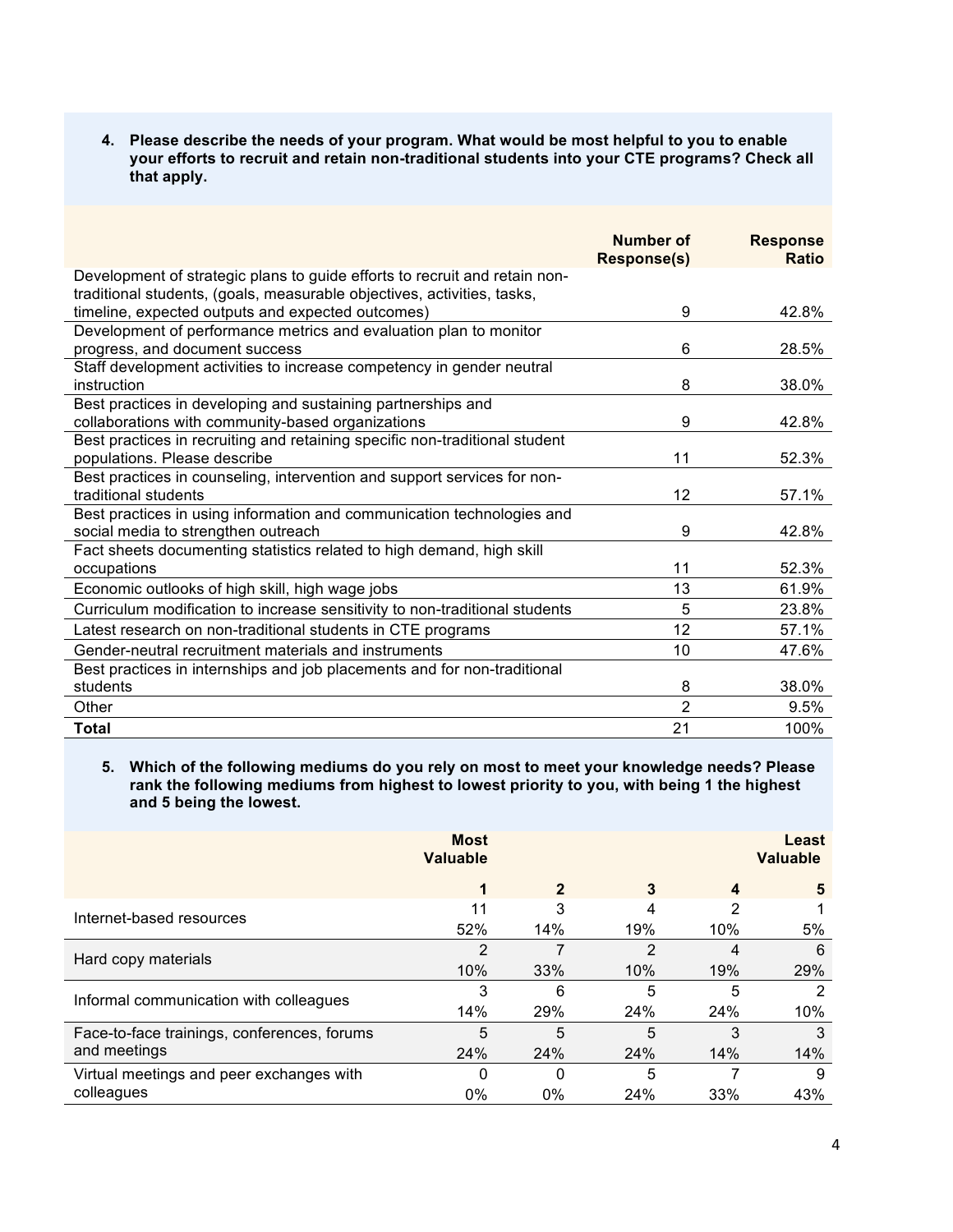#### **Describe the extent and nature of the barriers you face in recruiting and retaining nontraditional students in your CTE program.**

- The rural population served here makes it difficult to develop effective and economic approaches to recruiting students of non-traditional gender to programs.
- This barriers are more related to available resources (i.e. faculty, facilities), as opposed to attracting students.
- The degree of these barriers and challenges varies by department or field of study. For example, we have a greater issue in automotive or HVAC than we do in computer/information systems technology
- We face challenges retaining ALL students.
- The biggest challenges are the very limited resources available for targeted recruiting. Community colleges are so under-resourced that we are most often only working with students who self-select for programs, with very limited opportunity for directing new students into non-traditional careers. Admissions and Advisement is where students are most likely to identify a major- we influence non-traditional changes "after" initial registration has taken place.
- In tech programs, insufficient academic preparation

#### **Identify the nature of the challenges you encounter in recruiting non-traditional students. Check all that applies.**

- Employer's preference for specific gender
- Lack of academic preparation, role models in Nursing

#### **Identify the nature of the challenges you encounter in retaining non-traditional students**.

- **Resources**
- Criminal Record

#### **Please describe the strategies you used effectively in the past to recruit and retain nontraditional students to your program - Responses**

- Insertion of the non-traditional gender in photos on web site.
- Use of nontraditional gender faculty in degree programs.
- We stress the need for males in our most of our Allied Health programs as a means to enhance future employment opportunities.
- Perkins funding used to recruit to nontraditional occupations based on gender. Funding also used to support incoming students with mentoring and advisement.
- We used former students to highlight the possibility of success. Incentives are given dependent on individual circumstances. We sell the program.
- The College has not actively recruited students in recent years. The reputation of the institution and the Nursing program bring the students to us without active recruitment.
- Held workshops throughout the year to recruit non-traditional students.
- Mentoring and advising by other non-traditional student graduates.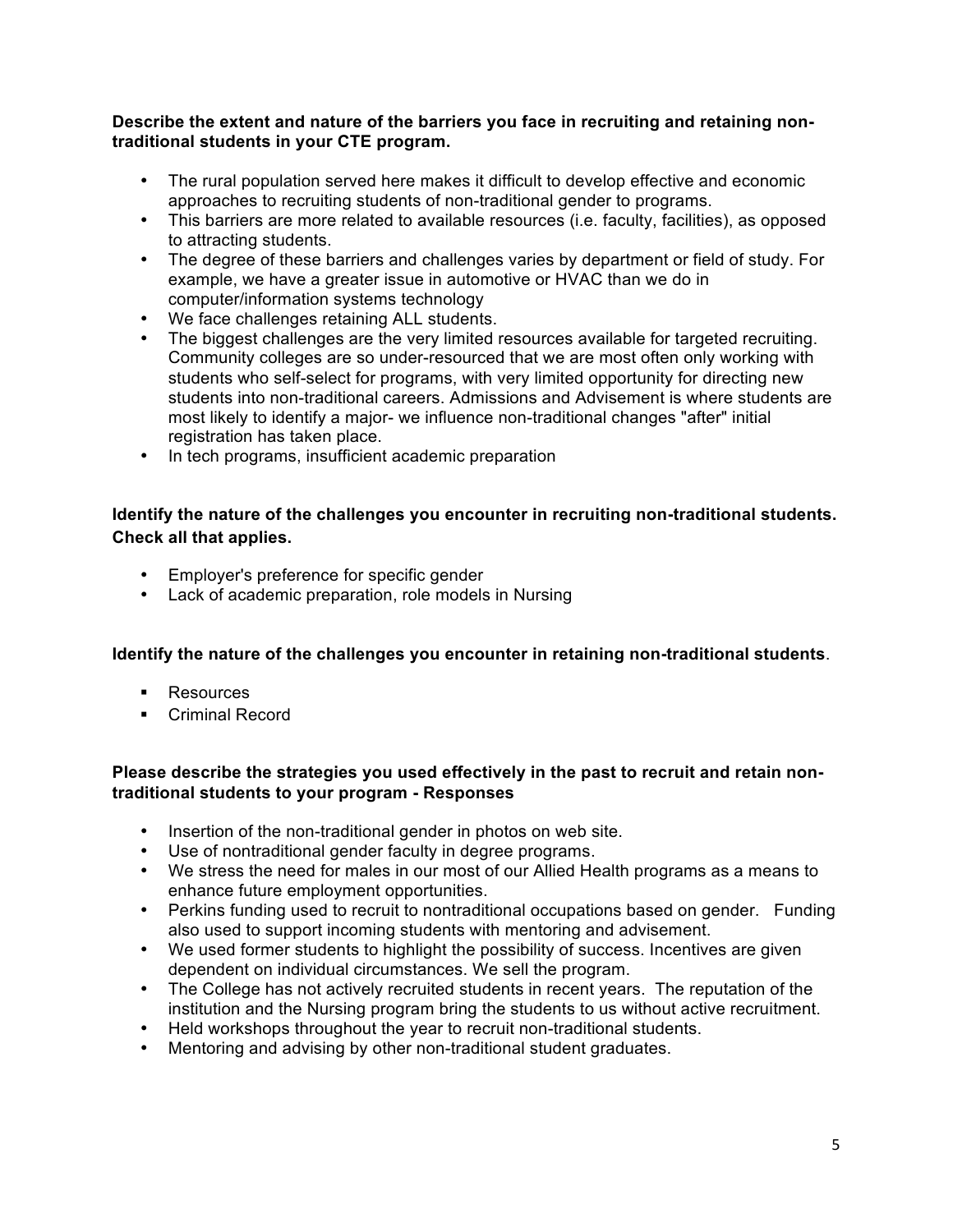We are trying new initiatives this year- results are not yet apparent as these strategies were just recently implemented

- Through the Perkins grant, we have 1 non-traditional career counselor that serves students individually and in groups. We host workshops and conduct outreach to all students. We provide career exploration resources and information regarding nontraditional careers and the academic programs at Hostos that lead to non-traditional careers. Working with students individually and hosting workshops and panels explaining non-traditional careers and having mentors in the field has proven to be a highly effective strategy.
- We have not used any strategies yet but are planning to for the upcoming year. For our computer repair program, we will showcase a female and a success story.
- High school admissions events, BOCES collaborations, community agency outreach, single point of contact, classroom programming, career events, nontraditional events, employer/association partnerships
- Website profiles of successful students and alumni, student/faculty interactions
- Encourage non-traditional students to stay in program.
- Point out that non-traditional students have specific advantages to obtain employment in non-traditional areas.
- One on one recruitment and counseling. Students require intense guidance and support.
- Word of mouth has been our strongest tool for recruitment of non-traditional students. We do have women who have successfully completed and found employment in Welding and Building Trades. We have also had men successfully complete Cosmetology and Nursing Assistant. Our next step is to more aggressively market to this group, but doing so requires funds for marketing materials, placement, etc.
- Community outreach programs. Visits and use of past students to sell programs that were a success to them. Incentives in terms of books, bus pass, and other needs that challenge students to enroll as well as persist in program
- The Empowered Women effort will engage female prospective students in a number of activities focused on careers and the study of STEM, criminal justice, and business. The college will place particular emphasis on identifying and engaging role models among working professional women and the current JCC student body to share their experiences with prospective students.
- Neighborhood & Agency literature drops.
- Electronic listserv distribution of e-flyers to alumni & community
- Networking w/communities that have never hosted outreach events/encouraging them to do so.
- Attended community outreach events/setting up info tables
- Utilizing EOC website.
- Recruit eligible applicants by using various marketing and outreach strategies in multiple venues.
- Hold informational sessions to communicate expectations, demands, and benefits of the program.
- Holding interviews to determine a candidate's acceptance to the program.
- Counselor/Advisor for the specific program available to handle issues and provide support.
- In the past, EOC had a dedicated Retention Specialist staff position for coordinating early warning and intervention measures. This position aided in the timeliness of communications between students, faculty and staff that assisted in more effective intervention measures.
- If students express an interest to an advisor or faculty member, it's easy to counsel them and get them involved in activities, information, and/or advisement where they can be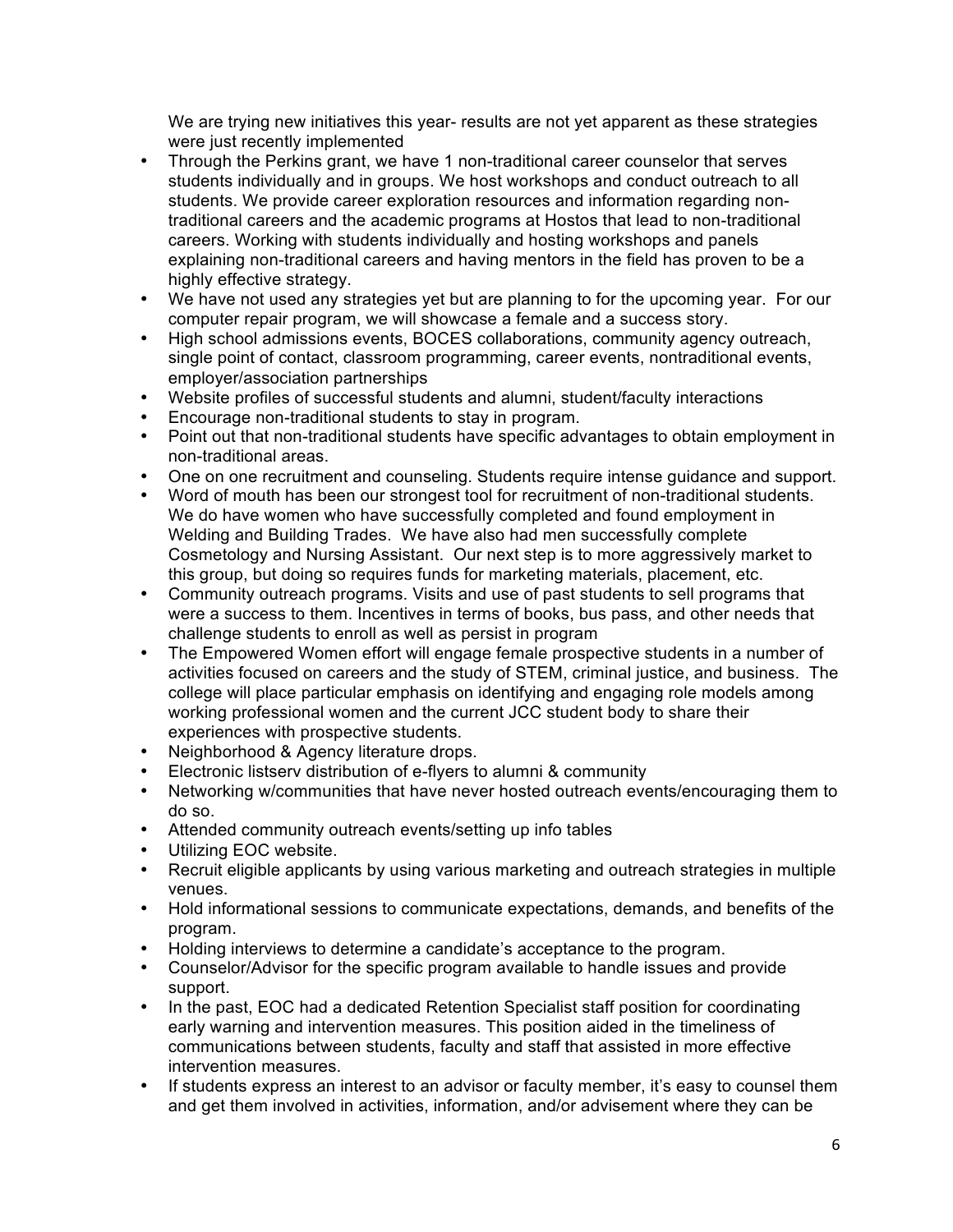attracted to non-traditional fields or where their interest in non-traditional fields can be strengthened.

- This year we are implementing a Health Care Pathways advisor to work with the significant population of our students (internally and externally) that aspire to health care careers and will provide specific encouragement to students pursing non-traditional pathways. We hope that this strategy will help produce better results (we'll have to see).
- The best strategies are ensuring that non-traditional students who are in programs are supported so they don't leave the programs.
- Dedicated staff person
- We recruit on a national level and highlight student and faculty diversity in all publications, print and web.
- Regarding retention we have: Program specific counselors who implement early intervention approaches to retention; program specific orientations outlining expectations for the program and student responsibilities for achieving learning/program outcomes; and faculty are engaged in retention initiatives such as regular meetings student academic standing.

#### **Please describe the needs of your program. What would be most helpful to you to enable your efforts to recruit and retain non-traditional students into your CTE programs?**

- Resources such as faculty and facilities.
- Scholarships and other Incentives for Non-Traditional Students

#### **Which of the following mediums do you rely on most to meet your knowledge needs? Please rank the following mediums from highest to lowest priority to you, with being 1 the highest and 5 being the lowest. - Comments**

- I have not used virtual meetings in any manner for this purpose
- Since we recruit students and place graduates nationally, we find the Internet is the best use of outreach resources.
- Most hard copy materials are now available through the internet.

#### **Is there anything else you wish to tell us about your technical assistance needs that you would like us to consider as we move our 2013 - 2014 operational plan forward? -**

- **Better clarity on which fields are gender-neutral.**
- For instance in the Business Programs, women are non-traditional but comprise the largest portion of our student population in those programs. Also, radiologic technologists, computer graphics specialists? How do we know what comprises nontraditional? NET reports are very useful but are more job specific than field specific.
- The definition of a non-traditional is constantly changing and updated data on the percentages of females/males within each occupation will be helpful when informing students. A standard across the literature being disseminated across NY for all colleges recruiting non-traditional students.
- Given that we are required to meet this non-traditional student and certification quota and effort, it would be helpful if you provide us with the resources and TA before the new fiscal year so we can plan accordingly.
- **Technical assistance is fundamental especially when dealing with the special** population. In this regard the upfront cost invested returns positive Returns on investments both at the state level as well as the society as a whole.
- **Perhaps what would work best is if NYS used the power of the bully pulpit AND** the power of scholarships to encourage students to pursue non-traditional careers and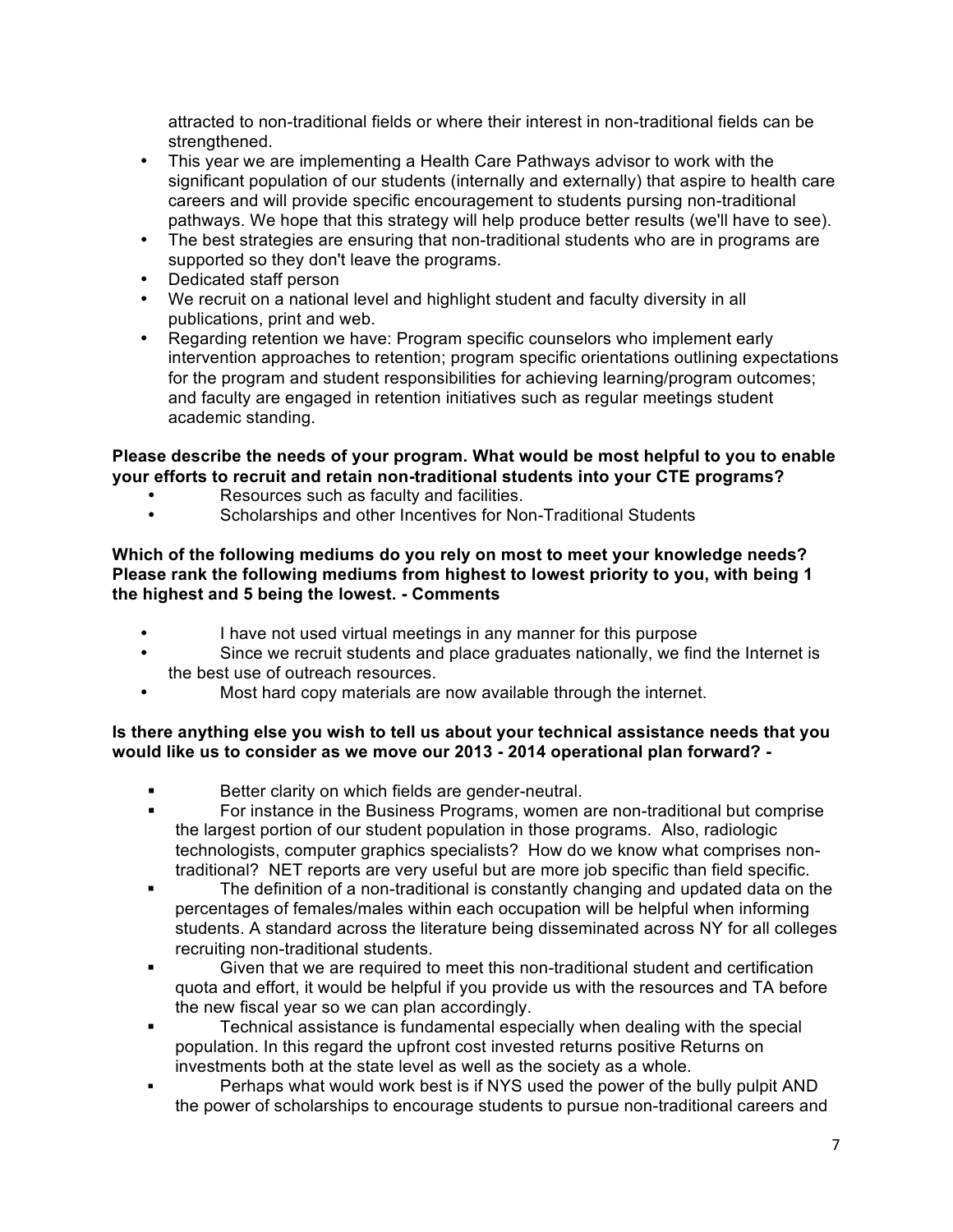to ensure that there is coursework at the K-12 level to help students become better prepared.

 Right now, for example, there is no statewide push at the K-12 level to prepare students to go into any level of computing in any form or application, and computing fields are the fastest growing, most high demand, high wage positions with the greatest number of openings! Only students who self-select and learn on their own or take the one or two courses available to them in their high schools can hope to be slightly prepared to enter computing. If the state undertook a campaign matched with scholarships for high demand non-traditional fields, we could provide students with the preparatory coursework needed to enter these fields.

## **IV. ANALYSIS**

#### *Top Recruitment Barriers*

- **Persistent cultural perceptions and stereotypes (54%)**
- **Funding support for outreach programs (46%)**
- Lack of tools to partner and collaborate with community-based organizations (29%).
- **Lack of outreach tools and best practices (25%)**
- **Insufficient role modeling (21%)**

#### *Top Retention Barriers*

- **Insufficient funding to provide support systems (70%)**
- Lack of tools and best practices (50%)

#### *Promising Strategies*

- Workshops and panels (including high school career days) where students are exposed to career opportunities in non-traditional programs and where former non-traditional students are hosted and/or their success stories are shared.
- Creating a network between students and graduates, and publicizing the graduates' success stories on websites and flyers.
- Engaging female prospective students in a number of activities focused on nontraditional fields such as STEM, criminal justice, and business; and identifying and connecting role models to students.
- One-on-one counseling and advisement before and during the enrollment is one of the most effective strategies in recruiting and retaining students in non-traditional career education.
- **Having a dedicated retention specialist and/or non-traditional career counsel on staff** who provides support through timely and suitable intervention, and regular meetings.
- Faculty engagement in one-on-one mentoring and identifying early warning.
- **Incentive provision such as textbooks, bus passes.**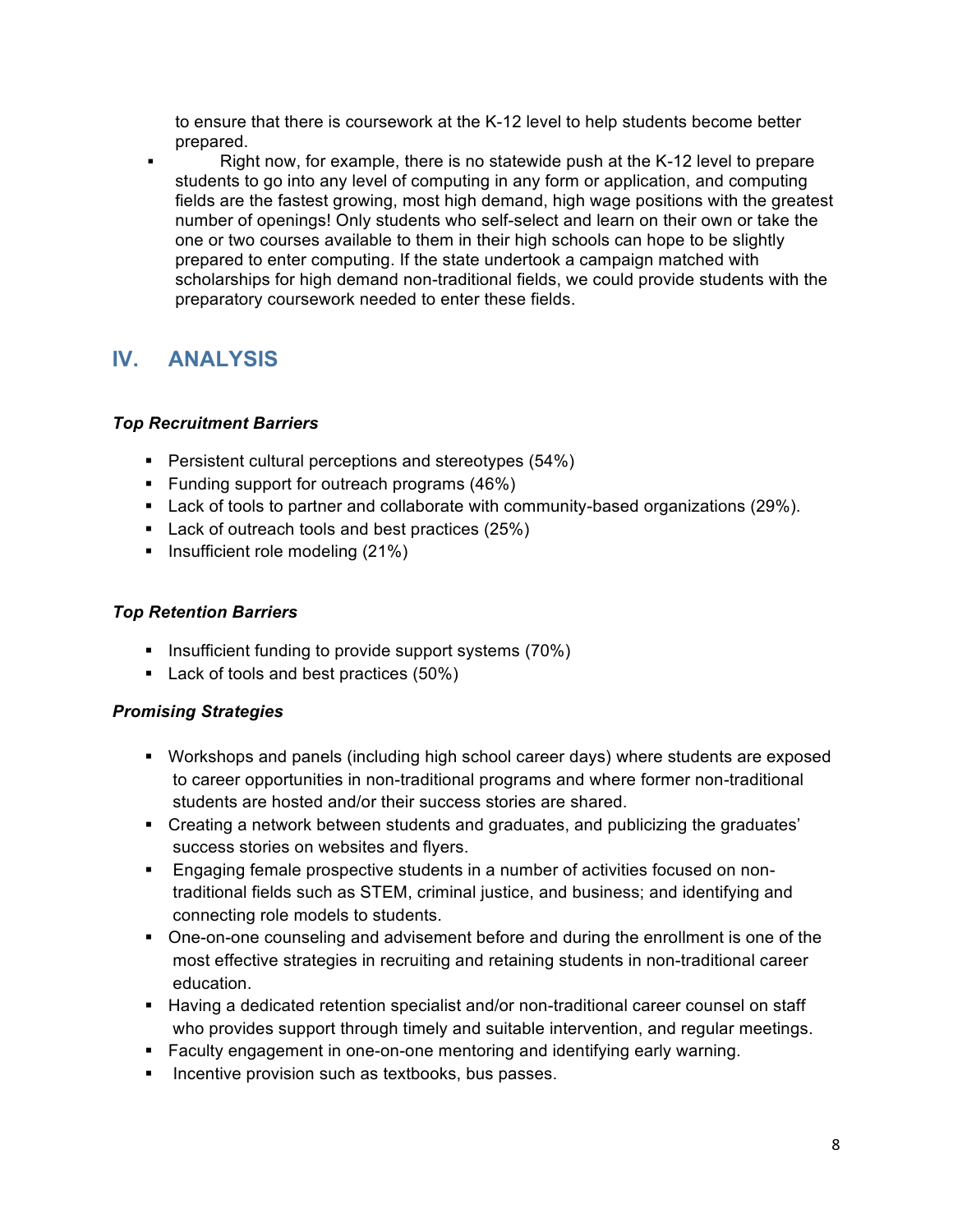- Setting up info tables, holding informational sessions to communicate expectations, demands, and benefits of the program,
- Distributing hard and electronic copies of flyers.

#### *Technical Assistance Needs*

- 1. Economic outlooks of high skill, high wage jobs (62%).
- 2. Latest research on non-traditional students in CTE programs (57%)
- 3. Intervention and support services for non-traditional students (57%).
- 4. Fact sheets documenting statistics related to high demand, high skill occupations (52%),
- 5. Best practices in recruiting and retaining specific non-traditional student populations (52%).
- 6. Gender-neutral recruitment materials and instruments (48%).
- 7. Best practices in using information and communication technologies and social media to strengthen outreach (43%).
- 8. Best practices in developing and sustaining partnerships and collaborations with community-based organizations (43%).
- 9. Development of strategic plans to guide efforts to recruit and retain non-traditional students (goals, measurable objectives, activities, tasks, timeline, expected outputs and expected outcomes) (43%).
- 10. Best practices in internships and job placements and for non-traditional students (38%).
- 11. Staff development activities to increase competency in gender neutral instructions (38%).
- 12. Development of performance metrics and evaluation plan to monitor progress, and document success (29%).
- 13. Curriculum modification to increase sensitivity to non-traditional students (24%).

### *Technical Assistance Delivery Mediums (in order of priority)*

- **Internet based resources.**
- **Face-to-face trainings, forums, meetings.**
- **Informal communication with colleagues**
- **Hardcopy materials.**
- Virtual meetings and peer exchanges with colleagues.

#### *Other Identified Needs*

- Institutions need a better definition on fields that are "gender-neutral".
- Technical assistance need to be provided before the new fiscal to enable effective planning.
- There is a need for a state-wide policy to encourage students at the K-12 level to pursue non-traditional careers.
- It is critical to utilize both the power of bully pulpit and scholarships to increase students' participation in non-traditional education.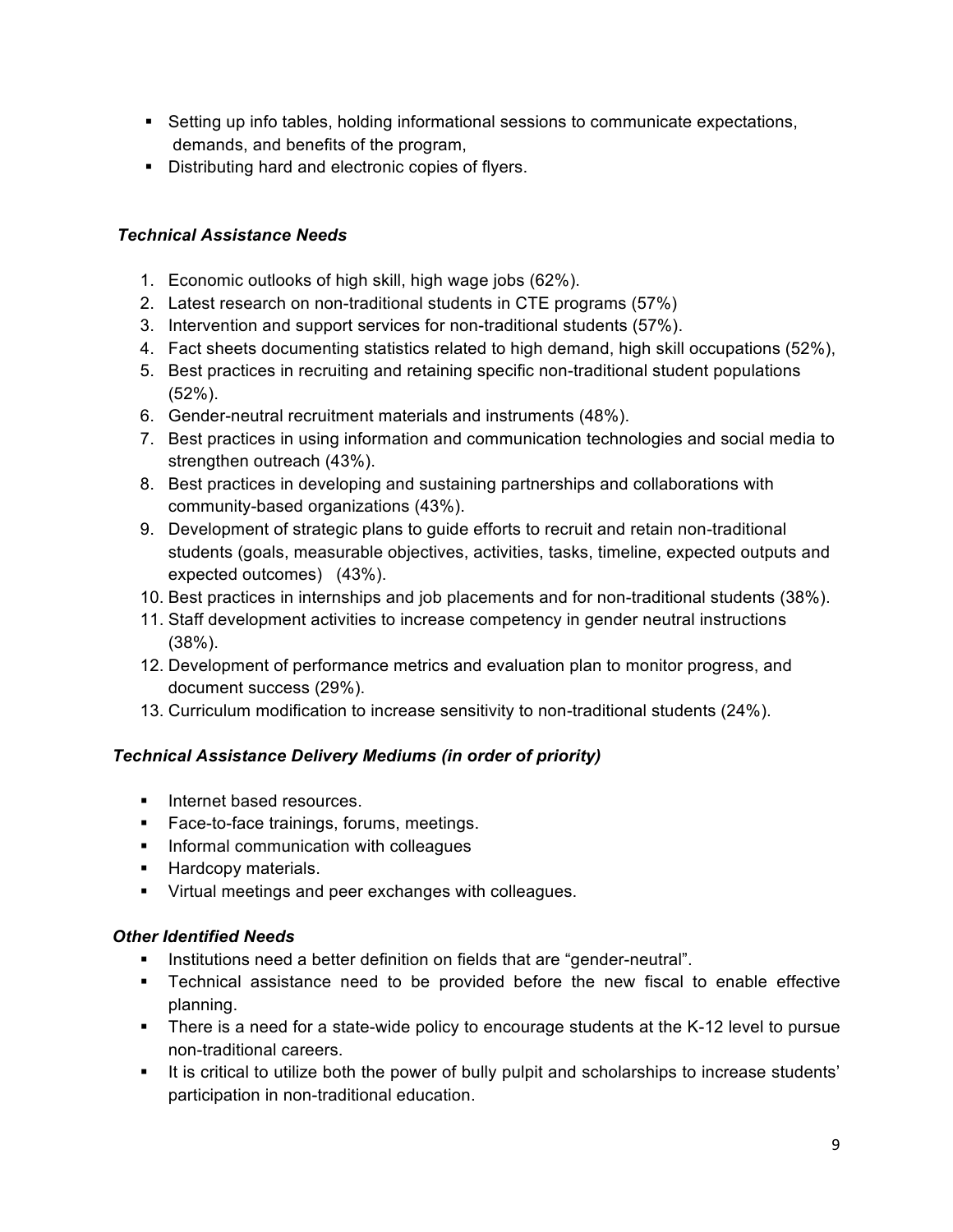#### *Response Rates*

The response rate varies crucially across regions. The survey is distributed across 56 institutions and, in total, 70 individuals were asked to complete it. Because there are more than one contact in some institutions, both "institutional response rate" and "contacts response rate" are calculated and 10 regions of New York State are ranked accordingly.

- Finger Lakes region has the highest institutional response rate 67% which is followed by Mid-Hudson Valley (57%), Capital District (60%), Mohawk Valley (50%), Western New York (43%), Long Island (33%), North County (25%) and New York City (20%); while none of the institutions in Central New York and Southern Tier responded to the survey. The overall institutional response rate is 38%.
- **I.** In terms of contacts' responses, the highest rate are Finger Lakes (75%), Mid-Hudson valley (56%), Capital District and Mohawk Valley (both 50%), Western New York (30%), Long Island and North County (both 25%), and New York City (17%), while none of the individual contacts in Central New York and Southern Tier responded. The overall individual contact response rate is 34%.

## **V. CONCLUSION**

The survey re-affirmed what we know about barriers facing CTE Perkins-funded programs in recruiting and retaining students to careers that are non-traditional for their genders. It illuminated what NET needs to incorporate in its operational plans to meet the technical assistance needs of programs. The following are tasks that NET will accomplish on or before July 2014.

- 1. Conduct a study that synthesizes the research and practice literature and produce the following resources:
	- $\circ$  Fact Sheets documenting economic outlooks of high skill, high wage jobs and statistics related to high demand, high skill occupations.
	- $\circ$  Evidence-based best practices to intervene, support and ensure completion of students of their nontraditional educational journey.
	- $\circ$  Best practices in using information and communication technologies and social media to strengthen outreach
	- o Best practices in developing and sustaining partnerships and collaborations with community-based organizations.
- 2. Development of workshop(s) to disseminate the results of the literature.